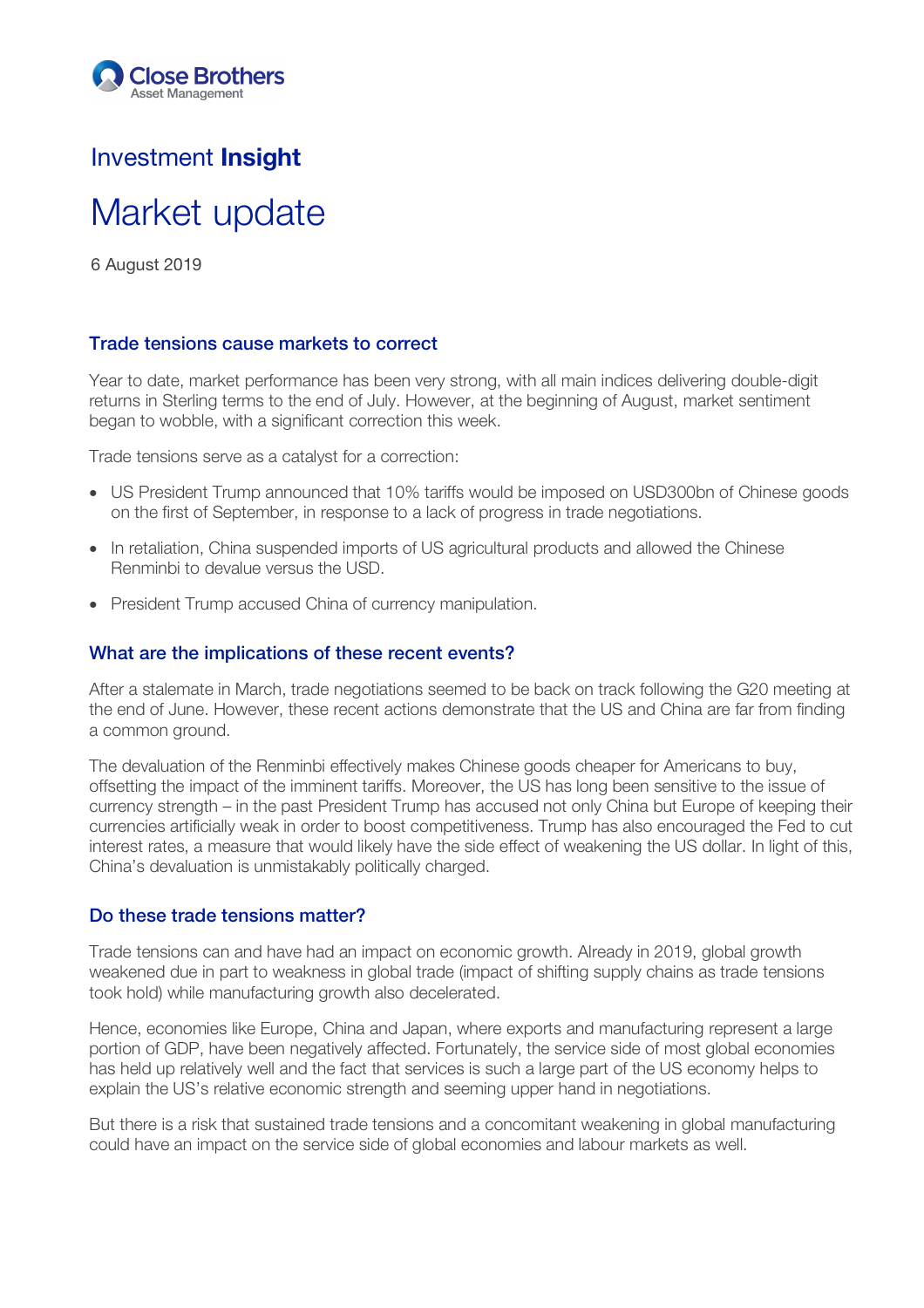#### Central banks and governments to the rescue

Central banks are well aware of the impact that these tensions and other factors have had on growth. Inflation has also been benign, with falling bond yields suggesting markets see greater risk of weakness ahead and deflationary forces at work.

To prevent these factors undermining the expansion, central banks across the developed world, led by the US and Europe, are providing further accommodation. China itself has also embarked on a range of fiscal and monetary stimulus measures this year.

Markets are still underpinned, in our view, by accommodative central bank policy, which will continue to support economies for as long as these trade tensions rumble on.

#### How have markets reacted?

At the close on Monday 5<sup>th</sup> August, markets were down -1% to -5% in Sterling terms since the end of July. This is a significant move, with emerging markets hardest hit. Bonds benefitted from the news, with bond yields falling lower on weaker risk appetite. As investors sought safe haven assets, the yield on a US 10-year Treasury reached a low of 1.7% on Monday, the lowest level since the summer of 2016.

While asset moves have been pronounced, in a longer-term context, the recent declines have not undermined the strong year-to-date gains, as the below table shows.

| Performance as at 5 August 2019 | YTD              | August - Month to date |
|---------------------------------|------------------|------------------------|
| <b>Start date</b>               | 31 December 2018 | 31 July 2019           |
| <b>UK Equities</b>              | 10.01            | $-4.7$                 |
| European Equities ex UK         | 16.21            | $-2.4$                 |
| US Equities                     | 20.17            | $-3.7$                 |
| Japanese Equities               | 10.99            | $-0.6$                 |
| <b>EM Equities</b>              | 7.12             | $-5.2$                 |
| UK Government Bonds             | 9.08             | 1.7                    |
| UK Corporate Bonds              | 8.70             | 0.5                    |
| European Government Bonds       | 8.52             | 0.5                    |
| US Government Bonds             | 6.99             | 1.8                    |
| Oil                             | 20.44            | $-6.6$                 |
| Gold                            | 14.56            | 2.6                    |

Source: Bloomberg Finance L.P., Morningstar. Equities in GBP. Bonds in Local currency. Commodities in USD.

#### Our view?

Market performance has been remarkably strong this year and, even after the recent correction, has delivered some of the strongest returns in this bull-market cycle. Traders may rush to sell assets in order to protect profits but, as long-term investors, we view recent events as part and parcel of market volatility. Indeed, we were expecting some kind of market pull back and indeed had already reduced risk where appropriate in portfolios, giving us some dry powder to put to work if the market moves to lower levels, presenting an attractive buying opportunity.

Looking at the political landscape, any further escalation of trade tensions makes central banks more likely to ease further, providing a counterbalancing support for asset prices. Additionally, we remain cognisant of the fact that Trump faces the polls in late 2020 and he will not want to bring about a trade induced recession, as this would be unpopular with voters and harms his chances of re-election.